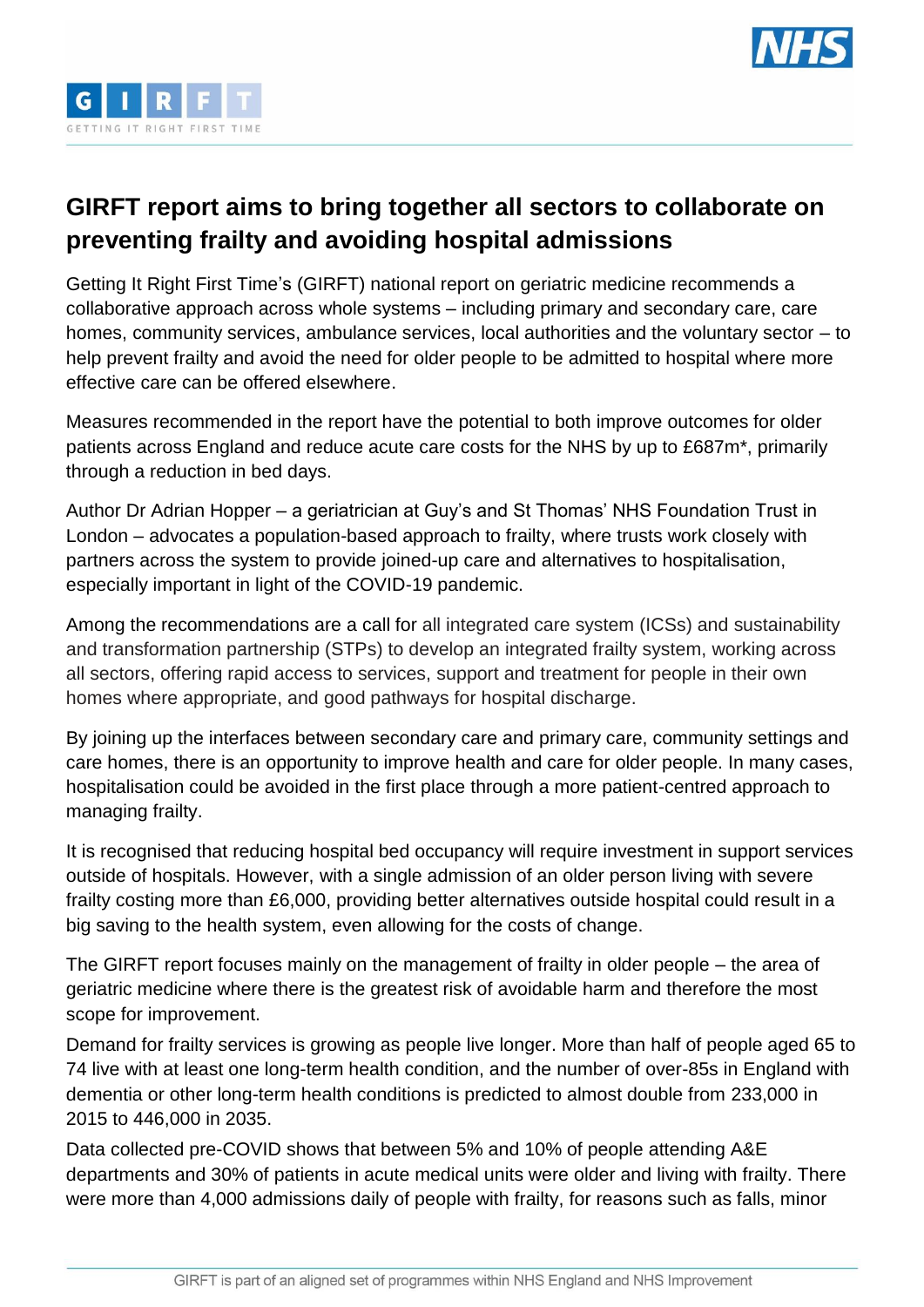



infections and reactions to medications, while over-75s with frailty occupied about 20% of all bed days across England.

Older people, many with frailty, make up around 30% of outpatient appointments in the NHS.

As well as advocating a joined-up approach, Dr Hopper makes a series of specific recommendations for better hospital-based care, including:

**Stronger leadership and training:** frailty care is important throughout hospitals, across all medical and surgical specialties. The report says some falls, medicine errors, pressure ulcers and infections could be avoided if all trusts appoint a senior member of staff to lead on frailty care, overseeing safety issues, quality of care, staff training and awareness. The report also recommends that all staff caring for people with frailty in and out of hospital should have basic training to enable them to spot risk factors.

**Better management of outpatient appointments:** the report encourages the further development of online appointments and virtual outpatient clinics, with appropriate support. Where physical appointments are needed, trusts should aim for a co-ordinated 'one-stop shop' approach, so patients have all appointments they need on the same day wherever possible.

**Avoiding hospital-acquired deconditioning:** around a third of older people with frailty lose some of their ability to function during their stay, and remain longer in hospital or require permanent nursing care as a result. The report calls for trusts to better identify patients with mild or moderate frailty to prevent them becoming severely frail, providing the support, equipment and facilities needed to get them out of bed, dressed and moving each day.

**Improving delirium pathways:** delirium (the confusion that commonly follows acute illness) can cause inpatient falls and longer stays in hospital, but some older patients who arrive at hospital are not assessed, especially if they arrive out-of-hours or at weekends. The report recommends trusts have a clear pathway for delirium, which includes assessment, to help improve patient safety.

Measures such as these can reduce costs by preventing hospital admissions, reducing the length of time patients stay in hospital and resulting in fewer outpatient attendances and followups. For example, the report shows that if trusts can avoid duplication of new and follow-up outpatient appointments using a 'one-stop shop' approach, up to £186m could be saved for the NHS.

The report also contains measures for improving end of life care – so that more older people can be looked after and die in their preferred place of care wherever possible – as well as measures which can improve care for the 400,000 people living in care homes across England, reducing unplanned and avoidable admissions to hospital towards the end of a patient's life.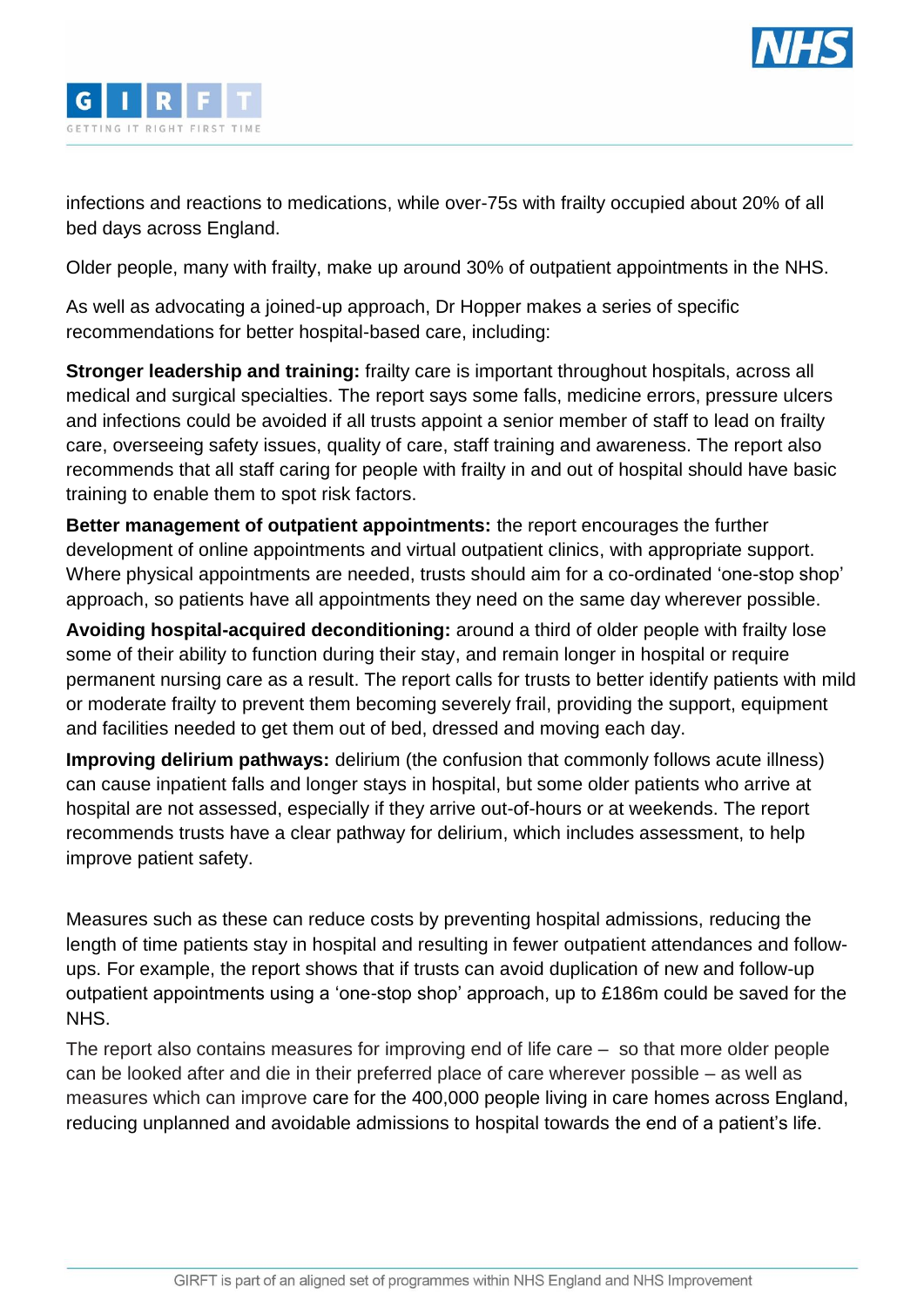



## **Report recommendations**

- 1. Each ICS/STP area should have an integrated system for preventing and managing frailty that includes secondary care, primary care, care homes, community services, ambulance services and paramedics, local authorities, third sector, patients and carers. Priorities should include avoiding inappropriate hospitalisation and progression of frailty, and improvement should be benchmarked with similar local footprints.
- 2. All trusts must assess all older people arriving in the emergency pathway for frailty using the Clinical Frailty Scale and use this to track them through the hospital if they are admitted. Wherever possible this should be an electronic system linked to the electronic patient record and used as part of a system-wide frailty strategy.
- 3. Trusts should identify patients with moderate frailty in all admission wards and take action to prevent them from becoming more functionally dependent. This includes providing space and equipment such as chairs and walking aids for daily mobility support, developing a culture where all ward staff can provide that support and where frailty is everyone's responsibility, and measuring progress against key metrics over a sustained period.
- 4. Each trust should appoint a senior member of staff who is the accountable officer leading on the quality of care for older people with frailty while in hospital, linked to ICS/STPs and local networks. They should report to the board across key frailty safety domains, and use this information to help develop and refine the system-wide frailty strategy.
- 5. All patient-facing staff within a local health system should be given training in frailty at Level 1 on the Frailty Capabilities Framework.
- 6. All trusts should have a clear pathway for delirium that includes assessing all older people admitted as an emergency using the 4AT, a system for identifying delirium in elective admissions, and rapid and effective delirium response. Delirium awareness should be embedded in basic frailty training for all patient-facing staff.
- 7. ICS/STPs should work on a multi-agency basis to implement the new hospital discharge service guidance to improve outcomes for older adults and optimise flow and discharge rates.
- 8. ICS/STPs should develop targeted strategies to address specific barriers to safe discharge at the weekend and for patients staying more than 21-days (super-stranded).
- 9. Review readmission rates on a multi-agency basis to understand the causes and develop interventions to reduce them, including enhanced support for older adults with frailty to